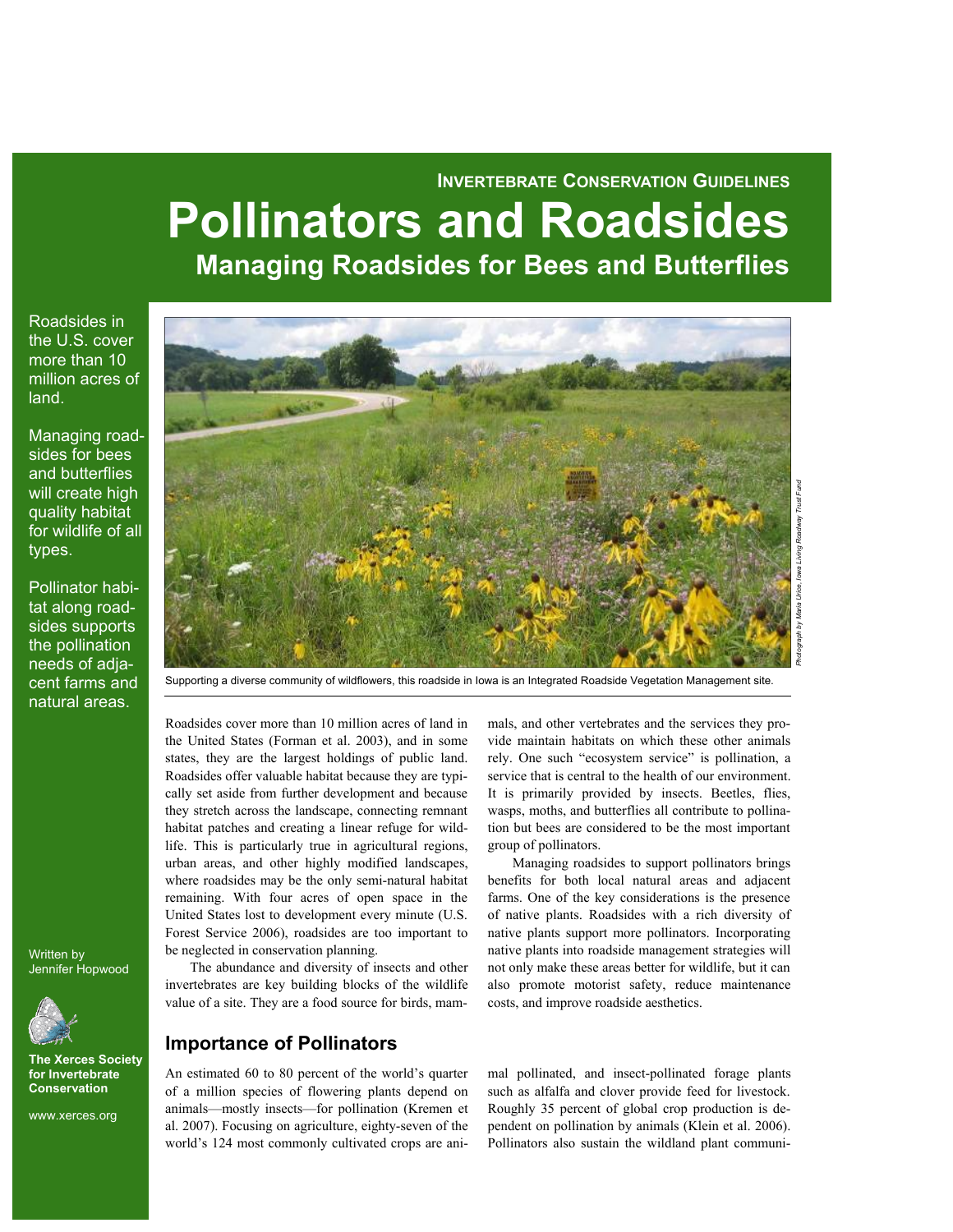ties that provide food and shelter for myriad other wildlife. Plant pollination by insects is essential to human health, global food webs, and protection of biodiversity. Pollinating insects are at the heart of a healthy environment.

Studies in multiple parts of the world give cause for concern about declining pollinator populations. In the United States, the National Research Council (2007) reported noteworthy losses of both managed and wild pollinators. Habitat loss, pesticide use, diseases, parasites, and the spread of invasive species were all cited as major causes of these declines. In Europe, parallel declines of pollinator and flowering plant diversity have been documented in both Great Britain and the Netherlands (Biesmeijer et al. 2006). Threats to pollinator communities affect not only pollinators themselves but also natural ecosystems and agricultural productivity.

In landscapes substantially altered by urbanization or agriculture, roadsides, hedgerows, and field edges can be particularly important for wildlife. These areas provide pollinators with places to forage for food and to nest, while also helping to link fragmented habitats.

#### **Roadsides as Habitat**

Roadsides have value as habitat for birds (Adams 1984), small mammals (Camp and Best 1994), amphibians and reptiles (Way 1977), and ants and beetles (Keals and Majer 1991; Vermeulen 1993). They also provide refuge for pollinators by supporting a diversity of wildflowers that provides nectar or pollen for all pollinators, as well as grasses and forbs that serve as caterpillar hostplants for butterflies and moths. In some cases, roadsides support plant communities that can no longer be found elsewhere (Forman et al. 2003; Noordijk et al. 2009). Roadsides offer nesting sites for bees, particularly ground-nesting bees because the soil is undisturbed compared to agricultural fields (Delaplane and Mayer 2000). Additionally, roadsides are protected from further development and promote connectivity between habitat fragments (Forman et al. 2003).

### **Natural History of Pollinators**

In North America, most pollinators are insects: bees, flies, beetles, wasps, moths, and butterflies. Hummingbirds also pollinate some flowers, as do a couple of species of bats and a dove in the desert southwest. Pollinating insects have two basic habitat requirements: a source of food and a place to lay their eggs. Understanding which features in the land-



Bees and other pollinators are an essential component of any terrestrial ecosystem. Their basic habitat needs-flowers for nectar and pollen and a place to nest-can be successfully provided for on roadsides. Photograph by Eric Mader.

scape provide these resources is essential to maintaining or enhancing habitat for pollinators.

#### **Nectar and Pollen Sources**

Most flowers offer sugary nectar or nutritious pollen to attract floral visitors. The majority of flower visitors feed while at the flower. Bees are unusual because they provision nests for their offspring, so they not only feed but also gather and transport pollen, the major reason why they are particularly efficient and important pollinators. Pollinator habitat should have a diversity of flowers that bloom at different times to sustain a diverse group of pollinators throughout the growing season.

### **Sites for Nesting or Egg-Laying**

Pollinating insects require a place to nest or to lay their eggs. Butterflies and moths generally lay their eggs on or next to the hostplant upon which their caterpillars will feed. In contrast, bees create a nest in which they construct and supply a series of brood cells. Nearly 70 percent of bee species nest underground, digging slender tunnels off which they excavate brood cells for their eggs. Most other bees choose to nest in wood tunnels, occupying existing holes in snags or chewing into the pithy center of stems, in which they create a linear series of partitioned cells. Some bees use materials such as mud, resin, leaf pieces, or flower petals to form the partitions (Linsley 1958). Bumble bees are social bees, forming their annual colony in a small cavity such as an abandoned mouse nest. Pollinator habitat should include a range of nesting substrates and materials to provide for the differing nesting requirements of pollinators.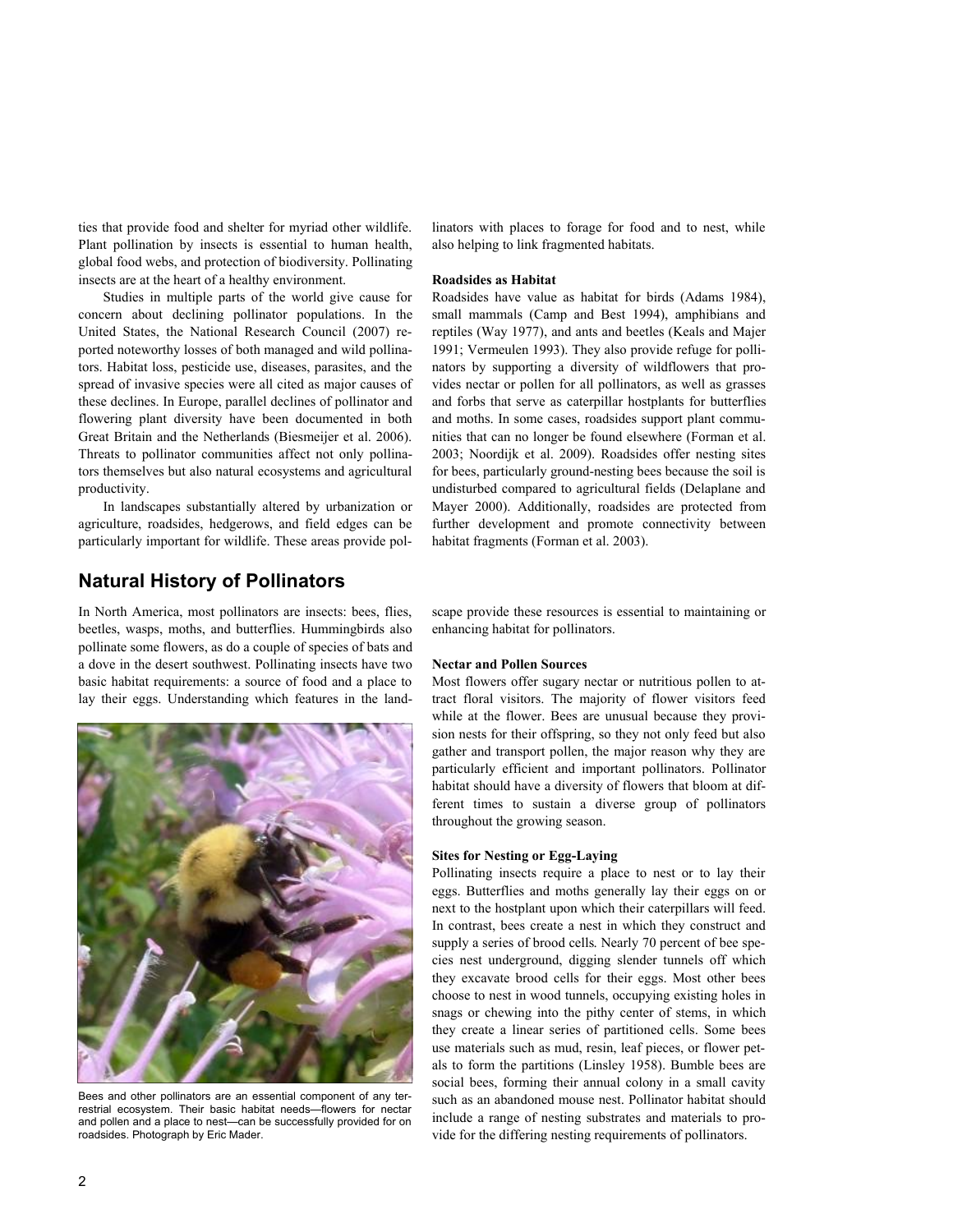### **Native Plants and Roadside Management**

While roadside management in the United States differs from state to state, the primary goals remain the same: motorist safety, noxious weed prevention, and soil stabilization. In recent years, many states have incorporated native grasses and wildflowers into rights-of-way to achieve these objectives. Often, techniques already in use can make a difference in the conservation of pollinators.

Integrated Roadside Vegetation Management (IRVM) combines the planting of native vegetation with siteappropriate strategies to achieve cost-effective and more environmentally sustainable management of roadsides. As an alternative to intensive mowing and blanket pesticide spraying of roadsides, IVRM offers several significant advantages.

- Native grasses and flowers are best adapted to local conditions, and are able to tolerate drought or heat.
- An established diverse plant community provides the most stable cover for reducing soil erosion and keeping out weeds. For example, tallgrass prairie restoration can limit the invasion of noxious weeds, due to strong root development (Blumenthal et al. 2005).
- Native plants offer improved weed and soil erosion control, reducing the need to mow or to spray herbicides, and consequently also the costs.
- !" Native plants are less likely to encroach on land bordering rights-of-way, a common complaint about nonnatives such as crownvetch (*Securigera varia*) and sericea lespedeza (*Lespedeza cuneata*).
- !" Native plant communities will reduce runoff in the spring and act as snow fences in the winter, trapping and preventing snow from blowing across roads.
- Native plantings are aesthetically pleasing. Native flowers and mowing regimes that limit mowing to a single swath along the road were found to be the most

## **Benefits of Roadside Plantings to Pollinators**

Seeding roadsides with native vegetation often increases the diversity of plants in the local area (Muguira and Thomas 1992; Forman et al. 2003) and may provide more abundant pollen and nectar sources compared to adjacent areas. Combined with the reduced need for pesticide spraying to control weeds when using native plantings, native roadsides offer a haven to pollinators and other wildlife.

#### **Flowers**

Research demonstrates the benefits to pollinators of having native wildflowers on roadsides. Working in Kansas, Hopwood (2008) found bees to be twice as abundant on roadsides supporting native plants compared with those dominated by nonnative grass and flowers; native roadsides also



Native plants offer several advantages for roadside management, such as erosion control and reducing the need to use herbicides, as well as improved habitat. Photograph by Kirk Henderson.

attractive to drivers in Minnesota (Dan Gullickson, Minnesota DOT, pers. comm.).

- Native plantings may offer educational opportunities, as they demonstrate how the wider landscape once looked.
- Native plant communities support more native wildlife than nonnative plant communities.

supported about 35 percent more bee species. Ries et al. (2001) compared butterflies on native prairie roadsides in Iowa with those on grassy or weedy roadsides. This work showed that habitat-sensitive butterfly species such as the regal fritillary (*Speyeria idalia*) and Delaware skipper (*Anatrytone logan*) were significantly more common in prairie roadsides. In Minnesota, butterflies were most abundant in filter strips between cropland and streams that were planted with tall and dense vegetation (Reeder et al. 2005).

These findings are supported by European studies. In Finland, the number of butterflies on roadsides was most influenced by the abundance of nectar producing plants, while moths were most abundant in areas with tall vegetation (Saarinen et al. 2005). In Britain, work by Munguira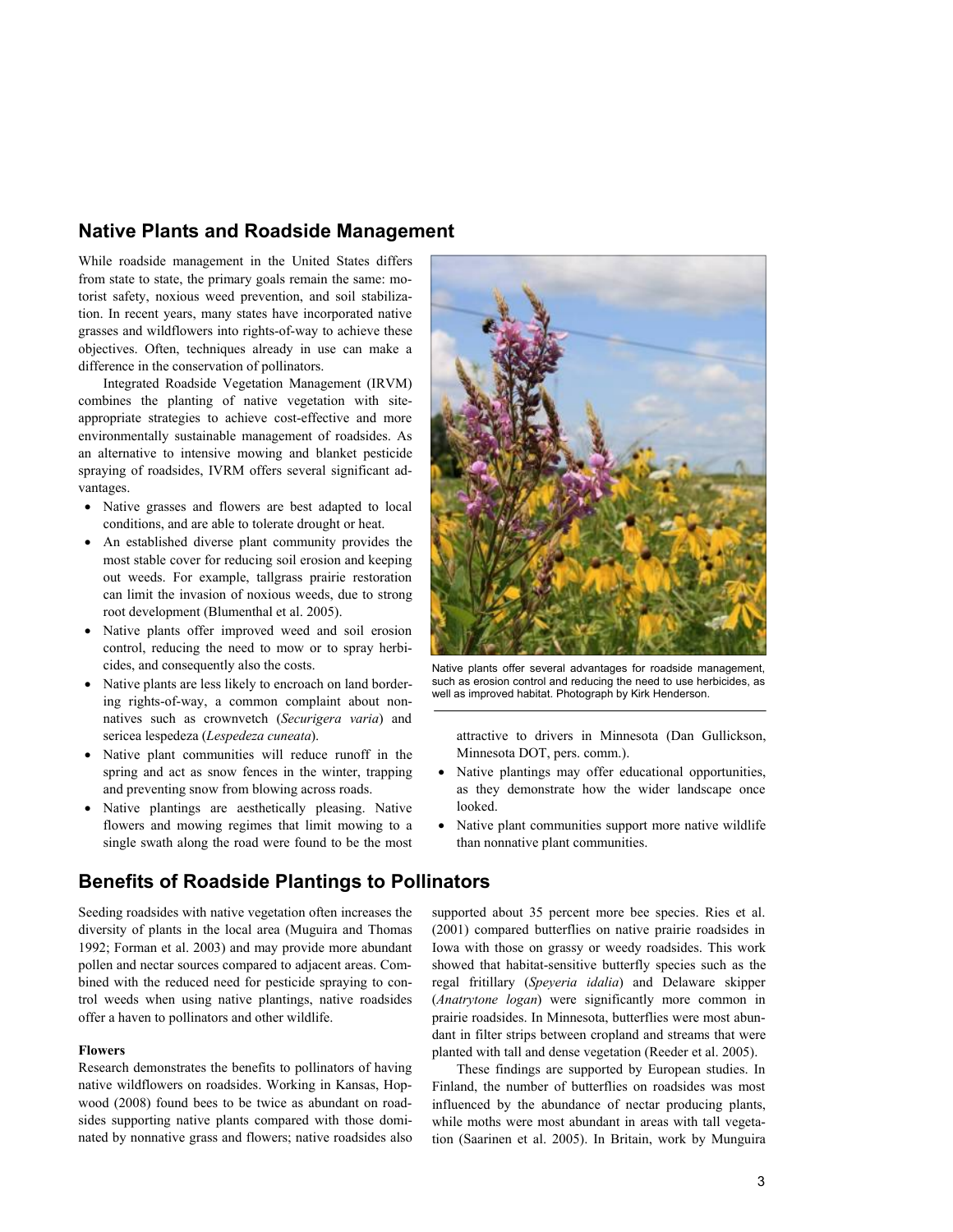and Thomas (1992) suggests that planting roadsides with native plants would increase the already high diversity of butterflies on roadsides.

#### **Nest Sites**

Many bees prefer to nest in sunny, bare patches of soil (Linsley 1958), like those found around the base of native bunch grasses such as big bluestem (*Andropogon gerardii*) and Indiangrass (*Sorghastrum nutans*). The research by Hopwood (2008) in Kansas found that ground-nesting bees were more common in roadsides with native plantings. Roadsides with a tight sod of brome or other nonnative cool season grasses, in contrast, had fewer ground-nesting bees. Many bumble bees nest underneath grass clumps (Svennson et al. 2000). In Britain, roadsides have been identified as providing breeding habitat for 8 of the country's 17 species of bumble bees, as well as 25 of its 60 butterfly species (Way 1977).

### **Landscape Linkages**

Given their linear structure, roadsides may serve as corridors for pollinators and other wildlife. In Iowa, Ries et al. (2001) found that habitat-sensitive butterflies were much less likely to leave a roadside planted with native vegetation, suggesting that for some butterflies, roadside restorations could serve as protective corridors through which pollinators could move in highly modified landscapes. For example, roadsides could become corridors for breeding monarch butterflies returning north from their overwintering grounds, because their caterpillars feed exclusively on milkweeds (*Asclepias*), which grow readily in roadsides and are sometimes included in reseeding mixes. These same roadsides can also be nectar corridors for monarchs making the long trip south in the fall.



Stretching across landscapes that are generally inhospitable to wildlife, roadsides link other habitats and provide food for pollinators, including migrating monarchs. Photograph by Kirk Henderson.

### **Roadside Habitat Creation and Maintenance**

With so many acres of land in roadsides and the obvious value of these lands for wildlife, it is clear that roadsides can be of great benefit to pollinators. Plant communities can be enhanced with native species and maintenance methods and schedules can be altered to reduce negative impacts. The principal considerations are the diversity of native plants, the availability of bee nest sites, the impact of mowing, and pesticide use.

#### **Increasing Flower Diversity**

As noted above, a diverse plant community will support a wider range of pollinator insects. When planning a project, determine the grasses and wildflowers best suited to the climate, soil type, and location of the site. With native prairie plantings, it is often tempting to increase the proportion of grass in the seed mix to keep costs down. However, Dickson and Busby (2009) demonstrated that reducing the density of grass seeds increases forb establishment. Seed mixes for roadside restorations should include flowers with differing but overlapping bloom times, to provide pollinators with continuous floral resources. A rule of thumb is that a planting mix should contain at least three species that bloom in each season from spring to fall.

Planting a range of wildflowers of varying colors and shapes will benefit more pollinator species. Bees do not easily see red objects, so mainly visit blue, white, yellow, and purple flowers. Of the other flower-visiting insects, butterflies tend to visit orange, red, yellow and purple species, and hover flies go to flowers of white and yellow. Hummingbirds, the only non-insect pollinators in most of North America, are drawn to red flowers in particular. Floral shape also influences which pollinators visit which flow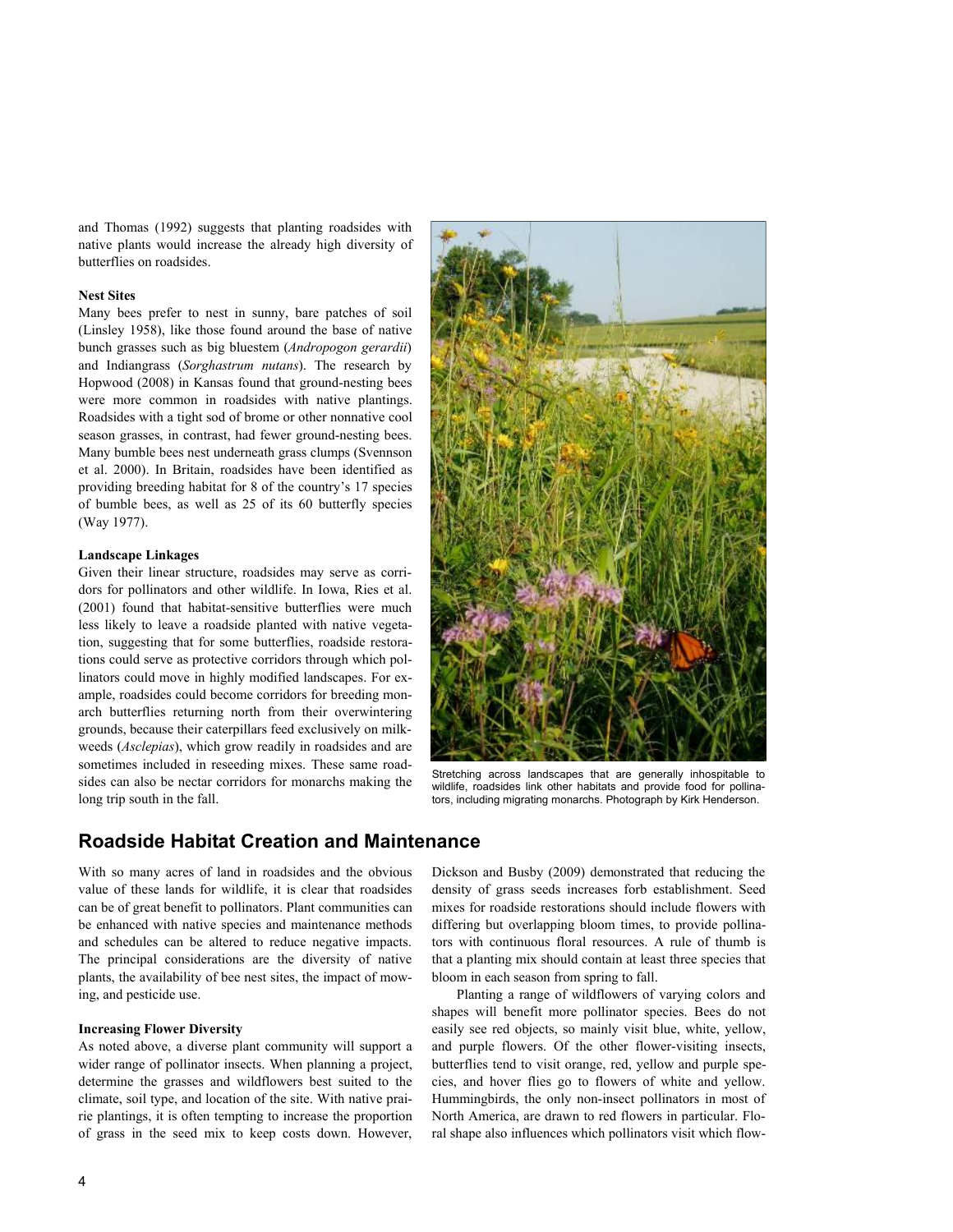ers; the various body sizes and tongue lengths of pollinators are adapted to certain sizes and shapes of bloom.

Many perennial flower species take several years to establish and begin to bloom, so consider including annuals in seed mixes. Annuals rapidly establish and offer pollinators nectar and pollen right away, while helping to block weeds during establishment of longer-lived species.

#### **Providing Nest Sites**

Bees that nest in the ground often prefer to dig their nests in patches of exposed earth, and while some species prefer sunny exposed slopes, others prefer level ground (Linsley 1958). Roadsides with trenches or ditches may provide more diverse locations for ground nesters. Native bunch grasses will stabilize ground while offering nesting resources to native bees: patches of bare earth for groundnesting bees, and clumps under which bumble bees may nest. To encourage wood tunnel nesting bees within roadsides, consider leaving patches of native shrubs in areas furthest from the road itself.

While butterflies do not build nests, they do require the correct plants for their caterpillars to eat. In addition, they often overwinter in leaf litter or under dead vegetation, which should be left where possible.

#### **Reducing the Impact of Mowing**

Mowing of roadside vegetation generally has three aims: to improve driver visibility, to provide room for a vehicle to pull off the road if needed, and to prevent encroachment of brush or trees. There is no need to mow the entire roadside to achieve these objectives, even if tall grasses are present;

it is only necessary to mow the portion of the road next to the shoulder, and any other areas required for safety. Planting native grasses and forbs in rights-of-way should reduce but not eliminate the need to mow, and determining appropriate times to mow may be a balancing act. Both the time of year to mow and the frequency of mowing have ecological consequences.

Well-timed mowing may improve species diversity of prairie roadsides. While mowing several times during the first growing season of a planting project can control noxious weeds and help native plants establish, frequent mowing in subsequent years reduces native plant growth and the ability of forbs to compete with grasses. For example, excessive mowing may have led to a decrease in flowers and a subsequent decrease in bumble bees in Belgium (Rasmont et al. 2006). Research in the Netherlands found that mowing roadsides twice a year, early and late in the growing season, resulted in the highest plant diversity (Forman et al. 2003) and was most beneficial for flower visiting insects (Noordijk et al. 2009). Collins et al. (1998) showed that in the U.S. Midwest mowing once a year in July knocked back dominant grasses and promoted wildflower growth. However, mowing at such a time will limit the growth of any fall wildflowers, such as asters and sunflowers, which are not only important forage sources for generalist insects but are also flowers which some specialist bees preferentially visit and are dependent upon. Mowing once a year in late autumn, when pollinators are not flying, or mowing every few years, may have the least impact on pollinators.

Pollinators are not the only wildlife vulnerable to the effects of mowing. Some Departments of Transportation



Mowing only a narrow road-edge strip can meet safety requirements and leave plenty of habitat. Photograph by Carl Kurtz.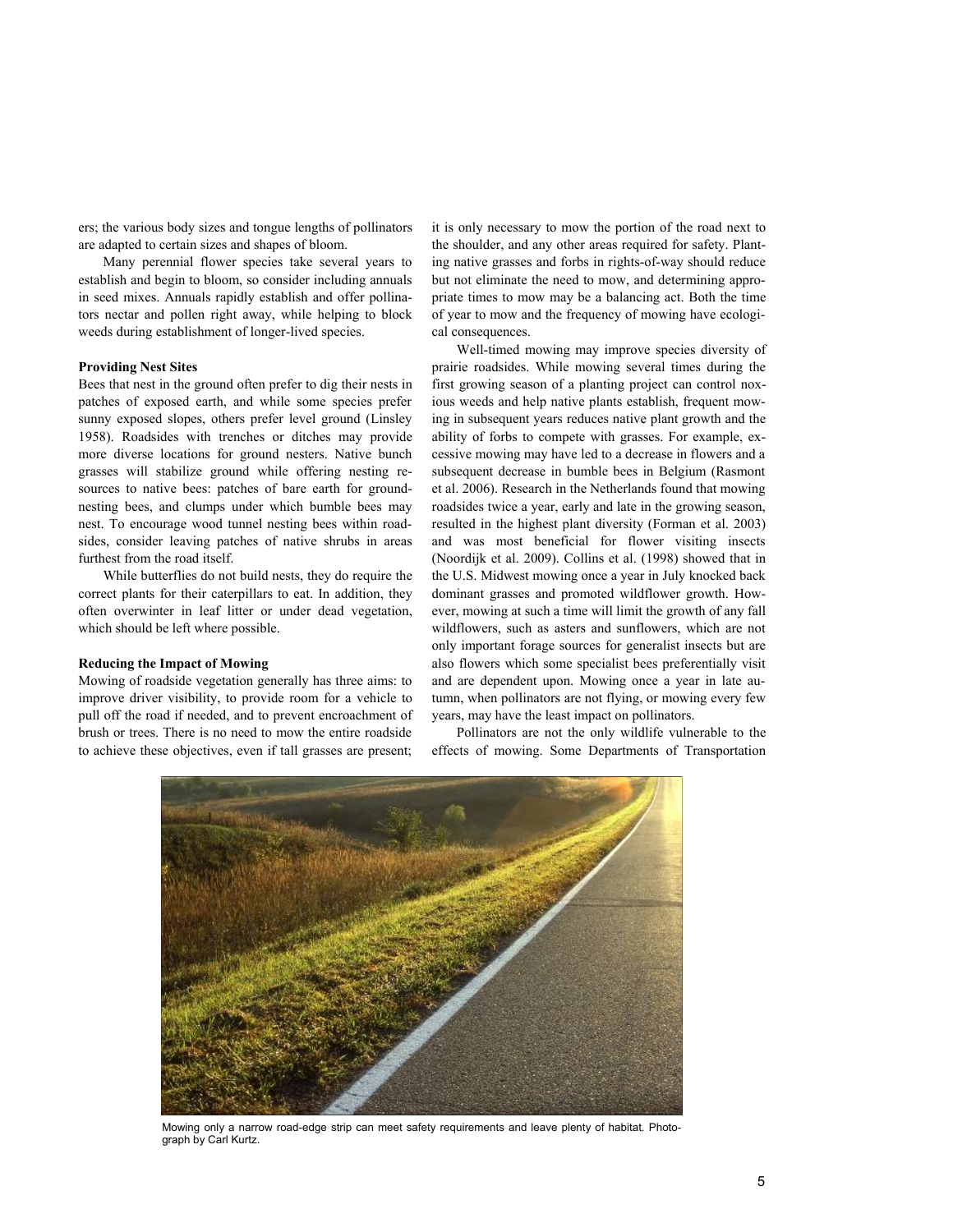(DOTs) have found ways to adapt mowing to accommodate wildlife while managing roadsides effectively, including:

- Minnesota DOT permits the first eight feet from the shoulder or road be mown on a regular basis, but the entire right-of-way may only be mown after August 1, in order to protect nesting birds.
- The state of Wisconsin works with state and federal agencies to protect roadside habitat of the federally endangered Karner Blue butterfly (*Plebejus melissa samuelis*). Lupine (*Lupinus perennis*) is the hostplant for Karner blue caterpillars and is common along roadsides. To prevent mowing of populations of these plants, Wisconsin DOT marks populations, allowing both lupine and the butterflies to persist (Forman et al. 2003).

Highway safety and good habitat are not mutually exclusive. Ultimately, roadside managers should develop a mowing policy that addresses the safety concerns of their area and the practicality of maintenance, while also considering potential benefits to the plants and animals.

### **Avoid Using Pesticides**

Pesticides can kill bees, butterflies, and other pollinating insects. The impact of pesticides on pollinators can be lethal or nonlethal, fast–acting or delayed, limited to insects in the area sprayed or—as with bees—transferred to offspring in the nest.

### **Traffic and Wildlife**

For many roadside managers, the biggest concern about the presence of taller vegetation along roads is that it will increase the number of accidents involving deer. Although there has not been a study that specifically examines the relationship between tall, roadside native grasses and deer collisions, evidence from other studies indicates that the presence of tall vegetation does not increase deer-related collisions. Indiana DOT planted shrubs along roadsides, monitored mammal and bird mortality over a year, and concluded that there was no significant difference in road kill between planted and non-planted roadsides (Roach and Kirkpatrick 1985). Also, because deer often preferentially eat tender new growth of vegetation over tough older growth, allowing native plants to grow without frequent mowing may encourage fewer deer to browse in roadsides (Bonnie Harper-Lore, FHA, pers. comm.). It has also been suggested that taller grasses can provide a more secure place for deer to hide, reducing their need to bolt, and thus the chances of deer accidents (Joy Williams, Iowa DOT, pers. comm.).

Movement is fundamental to an animal's life, and roads

Foraging pollinators are poisoned by pesticides when they absorb the toxins through the outer "skin" that forms their exoskeleton, drink toxin–tainted nectar, or gather pesticide–covered pollen or micro–encapsulated pesticides. Lower doses of pesticides may not kill pollinators but can affect their behavior. Bees that are exposed while foraging may have trouble navigating their way back to the nest, or they may simply be unable to fly. Sublethal doses—such as those that result from toxins brought into a nest along with nectar and pollen—may reduce egg–laying or stall the larval growth.

Wherever possible, avoid using pesticides. Where their use is unavoidable:

- Use a formulation that will offer the least threat (liquids are better than dusts) and apply in the lowest concentration possible.
- !" Avoid micro–encapsulated products: bees mistake it for pollen and will collect it to take back to the nest.
- !" Spot treat invasive plants to avoid killing non-target species. Avoid broadcast applications, which may destroy large numbers of beneficial plants.
- !" Choose equipment such as hand sprayers, which will minimize drift onto adjacent plants that may be in bloom—and therefore attracting bees and butterflies even when flowers in the treatment area are not.
- !" Apply pesticides only when pollinators are inactive, such as at night or during those seasons when there are no flowers.

can be barriers to animals moving between habitats. The degree to which roads are restrictive to animals appears to vary greatly between species (Bennett 1991). Although literature describing possible barrier effects of roads focuses primarily on mammals, it is likely that responses of insects to roads are also highly variable. Strong fliers are less likely to be isolated, and some insects are more vulnerable to traffic mortality than others. That pollinating insects die as a result of collisions with passing vehicles is certain, but studies of the impacts of roads on flying insects are few.

An inventory of dead Lepidoptera along roads in Illinois found that observed mortality was highest on roads with an intermediate level of traffic, with lowest mortality at the highest and lowest traffic levels (McKenna et al. 2001). In Iowa, research found that more butterflies were killed on roads that had predominately grassy roadsides than on roads flanked by prairie vegetation (Ries et al. 2001). In studying butterfly diversity, mortality, and movement within roadsides, Munguira and Thomas (1992) concluded that roads could not be considered barriers to the movement of the butterflies they observed. Between 0.6 and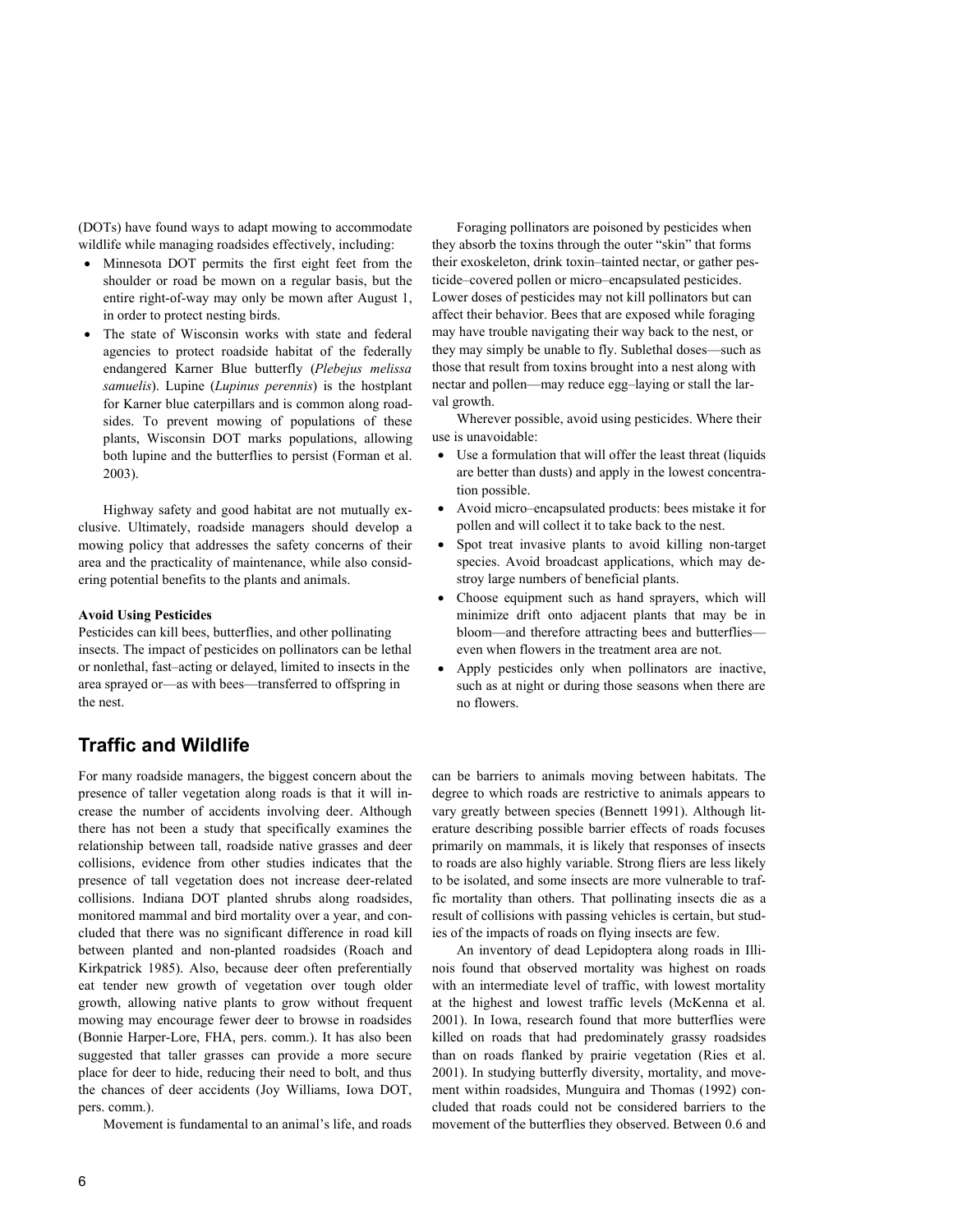7% of butterfly species were killed by vehicles, figures that the authors considered to be small compared to mortality due to natural factors. There is no correlation between the amount of traffic on nearby roads and numbers of butterflies (Munguira and Thomas 1992) or with bee richness or abundance (Hopwood 2008) in roadside habitats. Such research suggests that the benefit from roadside native habitat outweighs the hazard from passing vehicles.

### **Balancing the Costs and Benefits**

Native grass and wildflower seed does cost more per acre than typical turfgrass seed. Seeds of certain species with a limited distribution may be particularly expensive. One way to reduce costs is to harvest seeds from established stands of grasses or wildflowers. Limited amounts of seed can be harvested in the fall by hand, with the help of volunteers, or sometimes through the use of farming equipment. Another advantage of collecting seed locally is that local ecotypes may be well adapted to the area.

Even with the higher costs of seeds and planting, managing roadsides with native vegetation may ultimately be more cost effective. Management of powerline rights-ofway through native plantings along with selective use of herbicides and manual removal of woody plants, rather than repeated mowing and blanket herbicide use, reduces maintenance costs (Russell et al. 2005). Roadsides planted with native grasses and forbs should, after establishment, have less erosion as well as reduced need for mowing and spraying of herbicides, which may provide savings (Steven Holland, Iowa DOT, pers. comm.). In 1987, Massachusetts' Department of Public Works spent about \$330 per acre to mow roadside turf six times; for every acre managed instead as wildflowers, nearly \$280 could be saved by a reduction in mowing (Platt et al. 1994). Reduced storm water flow and reduced blowing snow due to native plantings are more difficult to calculate but may also produce savings (Steven Holland, Iowa DOT, pers. comm.).



Despite the proximity of apparent danger, roadsides rich in native plants provide valuable habitat to pollinators and other wildlife. Photograph by Maria Urice, Iowa Living Roadway Trust Fund.

### **For More Information**

**Websites** 

The Xerces Society: Regional information on plants, guidance on providing nest sites, and detailed guidelines for habitat creation and management in a variety of landscapes.

http://www.xerces.org/pollinator-conservation/

- Federal Highway Administration: Roadside vegetation management program.
- http://wwwfhwa.dot.gov/environment/vegmgt/
- Iowa Department of Transportation: Information about the use of native plants in Iowa for the state's roadside management program. http://www.iowadot.gov/plant\_guide/plant\_profiler.pdf
- Minnesota Department of Natural Resources: Roadsides for Wildlife program with information about using native plants on roadsides. http://www.dnr.state.mn.us/roadsidesforwildlife/index.html

Monarch Watch: Information about providing habitat for monarch butterflies and monitoring migrations.

http://www.monarchwatch.org/

National Roadside Vegetation Management Association: Integrated Roadside Vegetation Management guide.

http://www.dot.state.mn.us/environment/pdf\_files/irvm\_howto.pdf

#### **Books**

Harper-Lore, B., and M. Wilson (editors). 2000. *Roadside Use of Native Plants*. Washington DC: Island Press.

http://www.fhwa.dot.gov/environment/rdsduse/index.htm

Shepherd, M., S. L. Buchmann, M. Vaughan, and S. H. Black. 2003. *Pollinator Conservation Handbook*. Portland: The Xerces Society. http://www.xerces.org/books-pollinator-conservation-handbook/